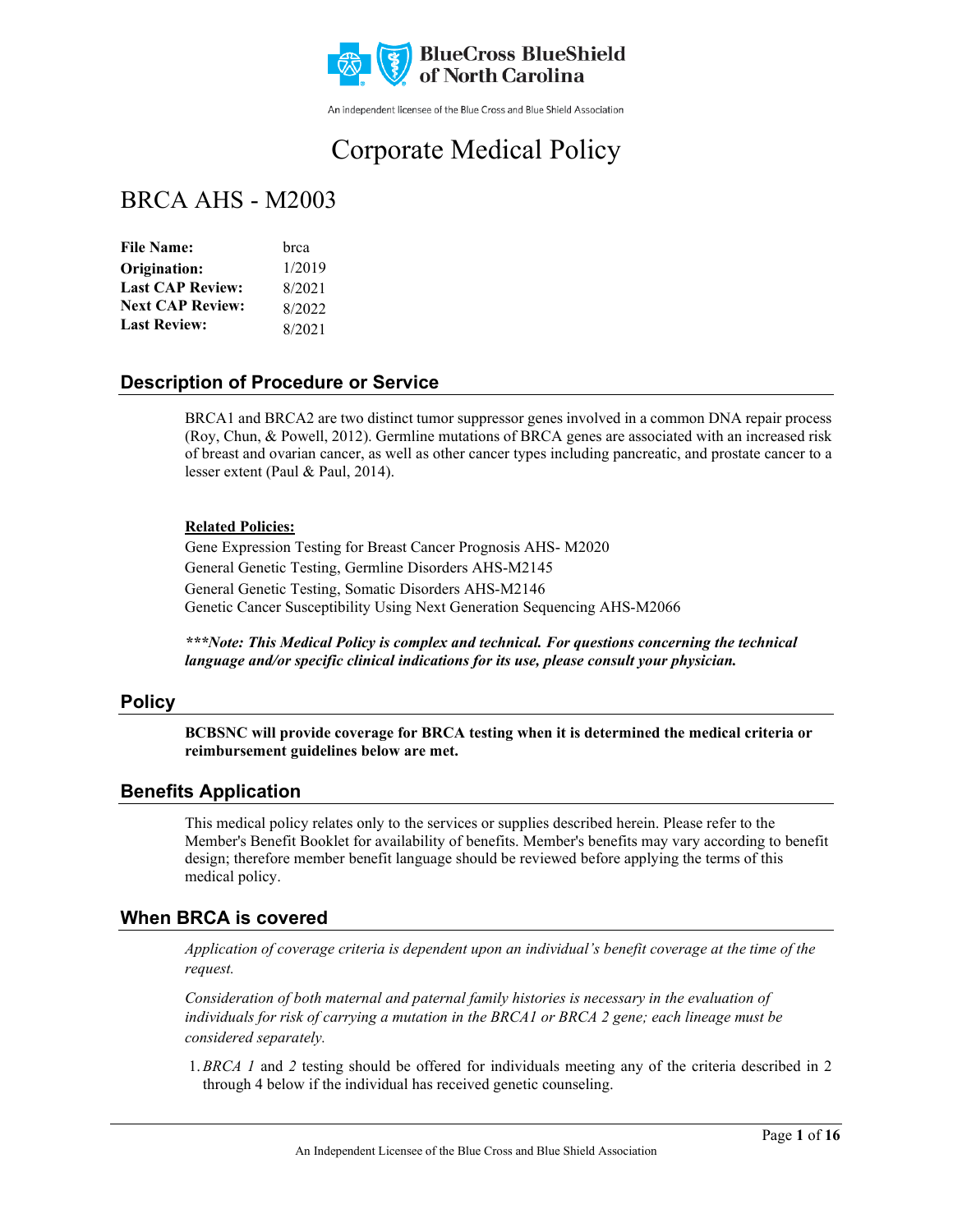- 2*. BRCA 1* and *2* testing in an individual from a family with a known deleterious *BRCA 1/BRCA 2* gene mutation, is considered **medically necessary** and is limited to the known familial mutation. If the specific familial mutation is unknown, testing for large genomic rearrangements of *BRCA1 and/or BRCA2*, is considered **medically necessary.**
- 3*. BRCA 1* and *2* testing is considered **medically necessary** when an individual with cancer meets any of the following criteria:
	- a) Has a history of ovarian carcinoma, fallopian tube, or primary peritoneal cancer at any age (excluding germ cell cancers)
	- b) Has a history of male breast cancer at any age
	- c) Has a history of metastatic or intraductal prostate cancer with radiographic evidence of or biopsy-proven disease at any age
	- d) Has a personal history of high-grade prostate cancer with Gleason score >7 at any age AND at least one of the following:
		- i.  $\geq$  close blood relative (See Note 1) with breast cancer at age <50 years, ovarian carcinoma, pancreatic, metastatic or intraductal prostate cancer; OR
		- ii. Two close blood relatives (See Note 1) with breast cancer, or prostate cancer of any grade at any age; OR
		- iii. Is of Ashkenazi Jewish ancestry (See Note 4).
	- e) Has a personal history of exocrine pancreatic cancer at any age
	- f) Diagnosed with breast cancer at age  $\leq$  45 years of age
	- g) Diagnosed with breast cancer between ages 46 and 50 years and one of the following:
		- i. An additional breast cancer at any age
		- ii. At least one close blood relative (See Note 1) with breast, ovarian, pancreatic, or prostate cancer at any age (defined as Gleason Score 8 or
		- iii. An unknown or limited family history (e.g. adopted or fewer than 2 firstor second-degree female relatives surviving beyond age 45 years in either lineage)
	- h. Diagnosed with breast cancer at any age and one of the following:
		- i. At least one close blood relative (See Note 1) with:
			- 1. Breast cancer diagnosed by age 50 years: OR
			- 2. Ovarian carcinoma (including fallopian tube cancer or peritoneal cancer) at any age (excluding germ cell cancers); OR
			- 3. Male breast cancer at any age; OR
			- 4. Metastatic or intraductal high or very high risk group (See Note 4) prostate cancer at any age (defined as Gleason score 8 or higher, PSA 20 or higher, intraductal/cribriform histology, or stage III or higher i.e. extends through prostate capsule); OR
			- 5. Pancreatic cancer at any age (excluding neuroendocrine pancreatic cancer
		- ii. A combined total of at least three diagnoses of breast cancer at any age in patient and/or in combination with any blood relatives (See Note 1).
	- i. Diagnosed with breast cancer at age < 60 years **and** triple negative breast cancer (estrogen receptor/ ER negative, progesterone receptor/ PR negative and human epidermal growth factor/HER-2 negative)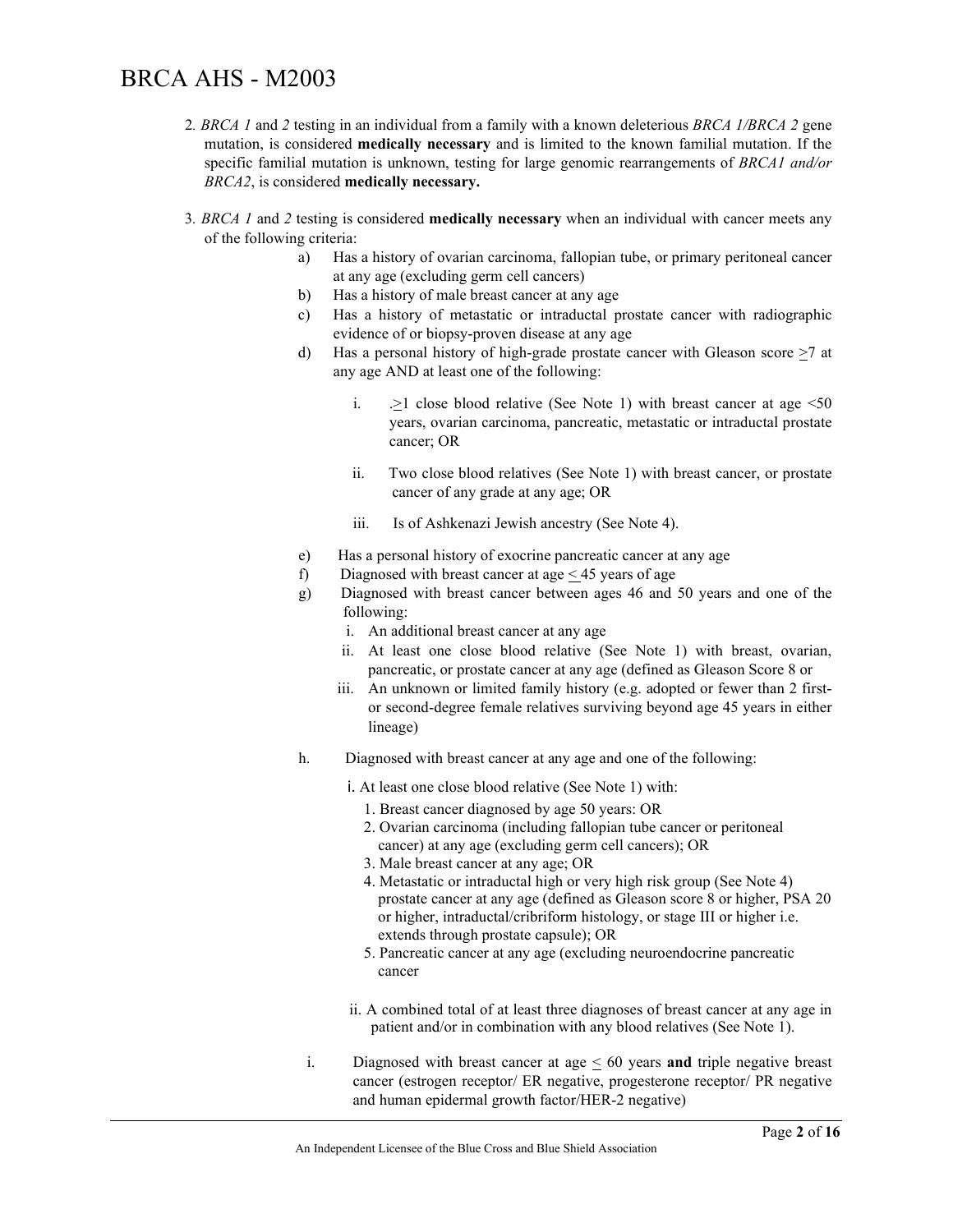- j. An individual with ethnicity associated with high mutation frequency (as in Ashkenazi Jewish persons) no additional family history may be required \* (See Note 4).
- k. Has a BRCA 1 or 2 mutation detected by tumor profiling in the absence of germline mutation testing
- l. Patient is being considered for treatment with a PARP (PolyADP-ribose polymerase) inhibitor or for platinum therapy.
- 4. Testing for individuals without cancer (note the significant limitation interpreting test results in persons unaffected by cancer) is considered **medically necessary** ONLY if family members affected by breast, ovarian, pancreatic, metastatic or intraductal prostate cancer, fallopian tube, or primary peritoneal cancers are not available for testing AND:
	- a) Individual has a first or second degree blood relative meeting any of the above criteria for individual with cancer (if the affected relative has pancreatic or high-risk or very high-risk prostate cancer only first-degree relatives should be offered testing unless indicated for other relatives based on additional family history), OR
	- b) Individuals who have family members with breast, ovarian, tubal, or peritoneal cancer with positive screening results (probability of 5% or greater) from a tool (See Note 3) designed to identify a family history that may be associated with an increased risk for potentially harmful mutations in breast cancer susceptibility genes (*BRCA1* or *BRCA2*).

### **When BRCA is not covered**

Testing for BRCA 1 and BRCA 2 is considered **not medically necessary** for the following:

- a) General population screening
- b) Women diagnosed with breast cancer at age  $> 65$  years, with no close relative (See Note 1) with breast, ovarian, pancreatic, or prostate cancer as there is a low probability that testing will have findings of documented clinical utility
- c) Men diagnosed with localized prostate cancer with Gleason Score <7 and no close relative (See Note 1) with breast, ovarian, pancreatic, or prostate cancer as there is a low probability that testing will have findings of documented clinical utility
- d) In all other situations not specified above

Testing family members for a variant of unknown significance is considered **investigational.**

\*Note 1: Close blood relatives include 1st-degree relatives (e.g., parents, siblings, and children), 2nddegree relatives (e.g., grandparents, aunts, uncles, nieces, nephews, grandchildren, and half-siblings), and 3rd-degree relatives (great-grandparents, great-aunts, great-uncles, great-grandchildren, and first cousins), all of whom are on the same side of the family.

\*Note 2: Risk groups are defined in NCCN Guidelines for Prostate Cancer http:// [https://www.nccn.org/professionals/physician\\_gls/pdf/prostate.pdf](https://www.nccn.org/professionals/physician_gls/pdf/prostate.pdf)

\*Note 3: According to the USPSTF recommendation in 2019, the risk tools evaluated by the USPSTF include the Ontario Family History Assessment Tool, Manchester Scoring System, Referral Screening Tool, Pedigree Assessment Tool, 7-Question Family History Screening Tool, International Breast Cancer Intervention Study instrument (Tyrer-Cuzick), and brief versions of BRCAPRO. They do not specifically state the preference of one tool over any of the others listed. According to the USPSTF, "these tools should be used to guide referrals to genetic counseling." (USPSTF, 2019).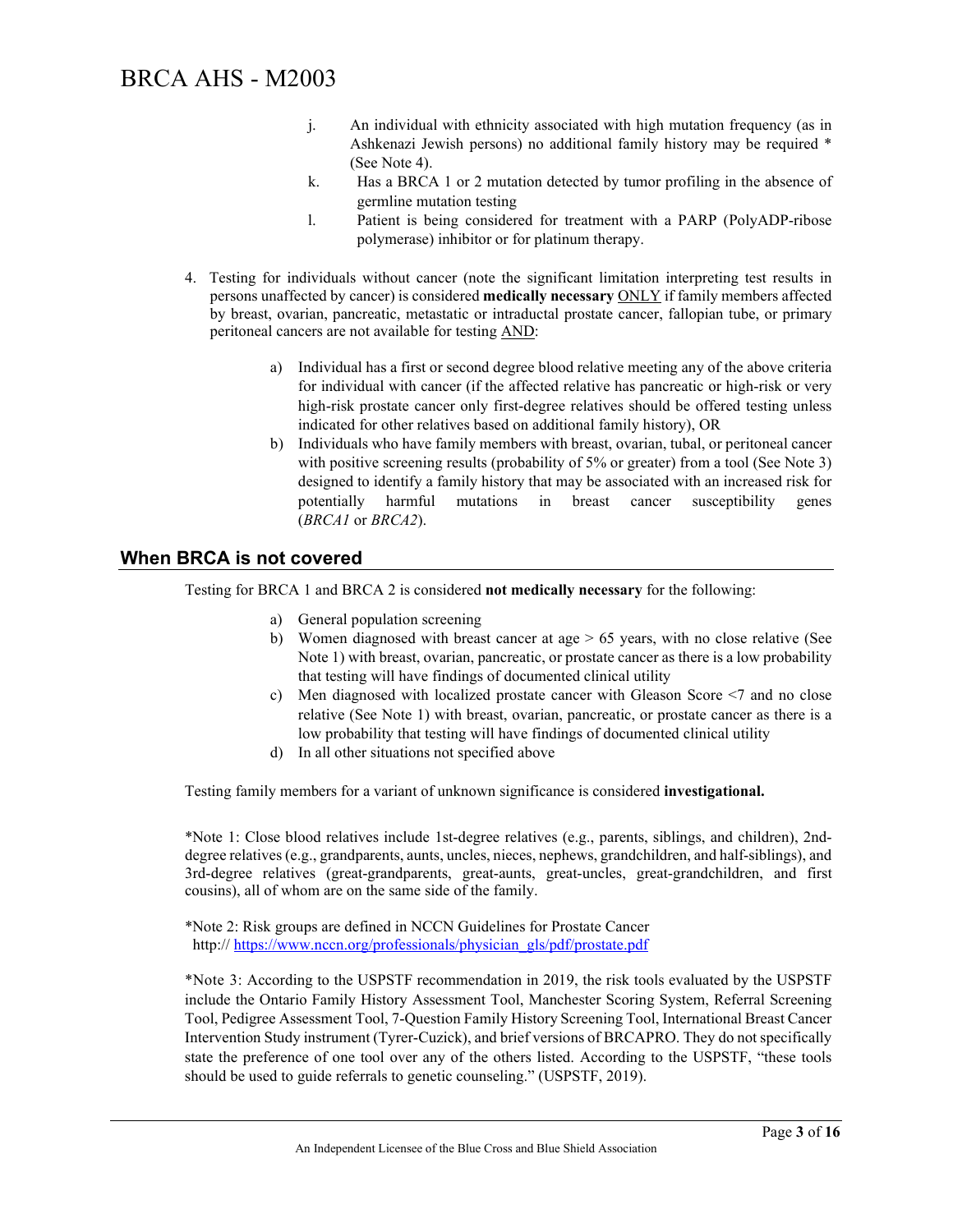**\***Note 4: Testing of Ashkenazi Jewish individuals without a known familial mutation should be initially limited to the three known founder mutations (185delAG and 518insC in BRCA1; 617delT in BRCA2) if the patient being tested has no personal or family history of BRCA-related cancers. (This would allow for members with cancer and strong family history to start with comprehensive testing over founder mutations).

\*Note 5: For multi-gene next generation sequencing panel testing that includes *BRCA1* and *BRCA2* please refer to AHS-M2066-Genetic Cancer Susceptibility Using Next Generation Sequencing.

### **Policy Guidelines**

BRCA1 and BRCA2 are critical genes in the process of homologous recombination repair of doublestrand DNA breaks (Walsh, 2015) Both genes are very large (occupying about 70 kb) and encode a combined total of 49 exons. They are considered tumor suppressor genes and a loss of function on either gene increases the cancer risk (Pan & Xie, 2017). *BRCA1* is thought to regulate c-Abl kinase activity (as loss of *BRCA1* results in a constitutively activated c-Abl kinase) whereas *BRCA2* is thought to regulate Rad51, which repairs DNA damage such as chromosomal breaks (Yoshida & Miki, 2004).

Different regions of mutation may confer different types of risk. For example, *BRCA2* has an area called the ovarian cancer cluster region (OCCR) in which mutations predispose the patient for ovarian cancer. Mutations outside the OCCR are more likely to result in breast cancer compared to mutations in the OCCR. On *BRCA1*, mutations closer to the 3' end of the gene may result in higher risk than mutations closer to the 5' end (Meric-Bernstam et al., 2013). Other gene defects that affect homologous recombination include hypermethylation of *RAD51C* or *ATR* mutation. However, these are considered to have a phenotype of "BRCAness" and behave like *BRCA*-deficient genes even if the *BRCA* gene itself is normal (Walsh, 2015).

The overall prevalence of disease related mutations in these genes is estimated to be 1 in 300 for *BRCA1* and 1 in 800 for *BRCA2* (NCCN, 2020b). Although the probability of cancer development in carriers is variable, estimates of penetrance in individuals with a pathogenic variant in *BRCA1* or *BRCA2* range from 46% to 87% lifetime risk for breast cancer, and 16.5% to 63% lifetime risk for ovarian cancer (Petrucelli, Daly, & Pal, 2016). *BRCA1* and *BRCA2* mutations account for about 5 – 10% of breast cancers and 10 – 18% of ovarian cancers (Walsh, 2015). *BRCA* mutations are inherited in an autosomal dominant fashion and are highly penetrant (Isaacs & Peshkin, 2020).

It is clinically important to recognize these carriers to guide management of cancer and identify unaffected women with a *BRCA* mutation who will benefit from enhanced surveillance, tailor care to improve outcomes, and more efficiently use health-care resources. This has the potential to have a significant individual and population health impact on morbidity and mortality if these women adhere to guidelines for managing cancer risk (Buchanan et al., 2017). For example, *BRCA* deficient cancers are often targeted for a certain class of drugs called poly(ADP-ribose) polymerase (PARP) inhibitors. These inhibitors target enzymes responsible for the base excision repair pathway. A cell can survive with the loss of either the base excision repair pathway or the homologous recombination mechanism, but not both. Since *BRCA*-deficient cells already have a faulty homologous recombination mechanism, the *BRCA*-deficient cell dies when the PARP inhibitor shuts down the base excision repair pathway. *BRCA*-deficient cells have been shown to be affected 1000 times more by these PARP inhibitors than wild-type cells (Walsh, 2015).

Numerous proprietary tests exist for the assessment of *BRCA* or its related genes such as *RAD51*. For example, gene panels such as Ambry Genetics' panel include 25 genes such as *BRCA1*, *BRCA2*, *CHEK2*, *ATM*, *RAD51C*, and *BRIP1*. This test is performed by next generation sequencing or Sanger sequencing (except for *EPCAM*) with a turnaround time of 2-3 weeks. Ambry has several proprietary tests such BRCAplus and BreastNext (Ambry, 2020). Another gene panel that has been developed to identify genetic mutations associated with inherited breast and ovarian cancers is the AmpliSeq for Illumina *BRCA* Plus, Extended Hereditary Breast and Ovarian Research Panel. This panel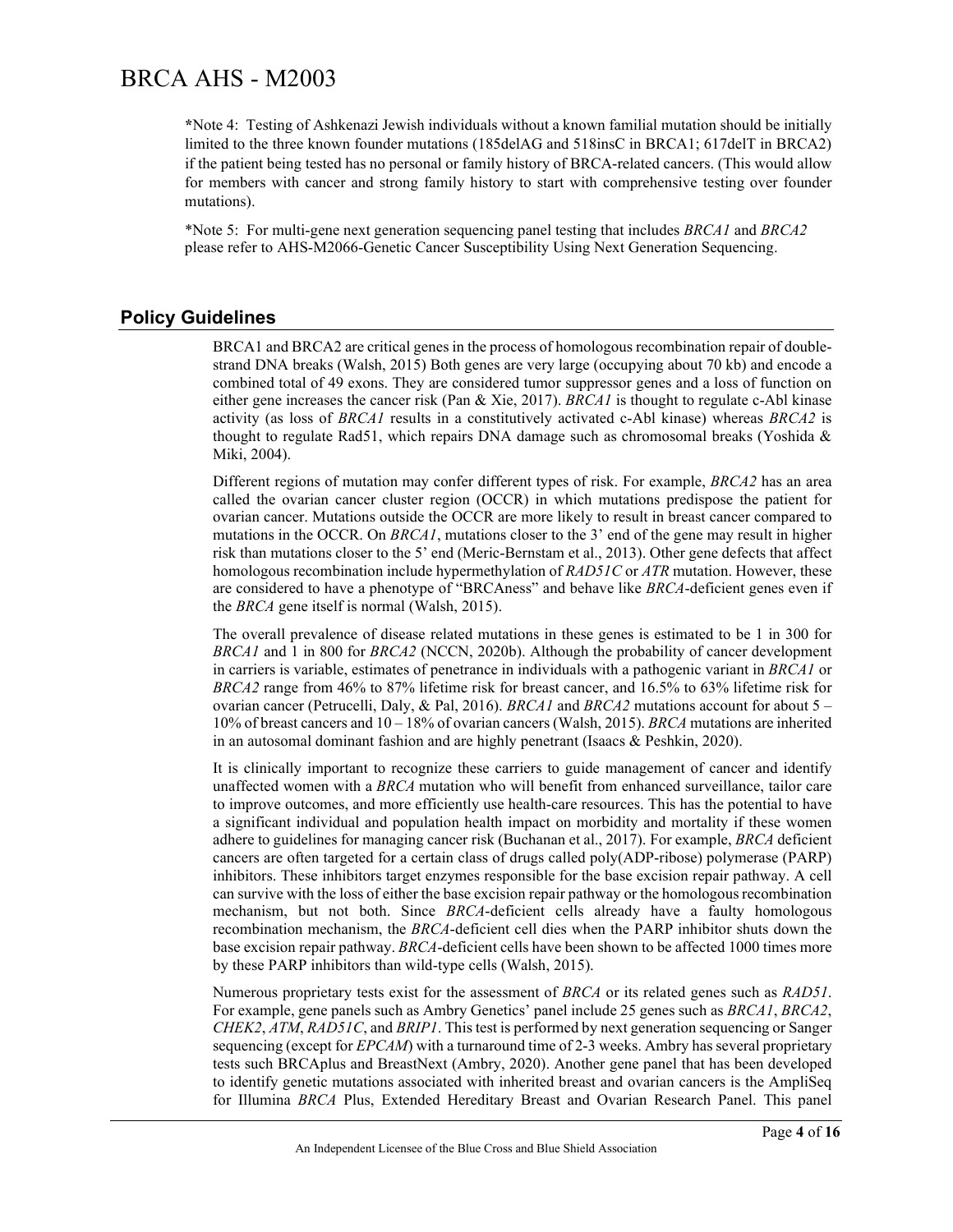assesses germline variants in 11 genes known to harbor mutations related to breast and ovarian cancer: *ATM*, *BRCA1*, *BRCA2*, *CHEK2*, *PALB2*, *RAD51C*, *RAD51D*, *NBN*, *CDH1*, *SMARCA4*, and *TP53*. However, though these community panels boasts the convenience of being made-to-order, Illumina warns that they do not have associated performance metrics (Illumina, 2021). myChoice CDx by Myriad Genetics, Inc. is a tumor test that determines homologous recombination deficiency status by detecting *BRCA1* and *BRCA2* (sequencing and large rearrangement) variants. This next generation sequencing-based *in vitro* diagnostic assay focuses on assessing genomic instability by using loss of heterozygosity, telomeric allelic imbalance and large-scale state transitions from tumor tissue specimens. The results can then be used to guide treatment and therapy for ovarian cancer patients with positive homologous recombination deficiency, which is defined by the presence of *BRCA1/2* mutations Numerous proprietary tests exist for the assessment of *BRCA* or its related genes such as *RAD51*. For example, gene panels such as Ambry Genetics' panel include 25 genes such as *BRCA1*, *BRCA2*, *CHEK2*, *ATM*, *RAD51C*, and *BRIP1*. This test is performed by next generation sequencing or Sanger sequencing (except for *EPCAM*) with a turnaround time of 2-3 weeks. Ambry has several proprietary tests such BRCAplus and BreastNext (Ambry, 2020).

Another gene panel that has been developed to identify genetic mutations associated with inherited breast and ovarian cancers is the AmpliSeq for Illumina *BRCA* Plus, Extended Hereditary Breast and Ovarian Research Panel which assesses germline variants in 11 genes known to harbor mutations related to breast and ovarian cancer. (ATM, BRCA1, BRCA2, CHEK2, PALB2, *RAD51C*, *RAD51D*, *NBN*, *CDH1*, *SMARCA4*, and *TP53).*

However, though these community panels boasts the convenience of being made-to-order, Illumina warns that they do not have associated performance metrics (Illumina, 2021). myChoice CDx by Myriad Genetics, Inc. is a tumor test that determines homologous recombination deficiency status by detecting *BRCA1* and *BRCA2* (sequencing and large rearrangement) variants. This next generation sequencing-based *in vitro* diagnostic assay focuses on assessing genomic instability by using loss of heterozygosity, telomeric allelic imbalance and large-scale state transitions from tumor tissue specimens. The results can then be used to guide treatment and therapy for ovarian cancer patients with positive homologous recombination deficiency, which is defined by the presence of *BRCA1/2* mutations and/or positive Genomic Instability Score (Myriad Genetics, 2021).

#### *Validity and Utility*

A study performed by Kuchenbaecker et al. (2017) assessed the cumulative risk of breast and ovarian cancer based on mutation position. A sample of 9856 patients was analyzed, with 6036 patients carrying a *BRCA1* mutation and 3820 with a *BRCA2* mutation. 5046 patients were unaffected by either type of cancer and 4810 had breast cancer, ovarian cancer, or both at baseline. The breast cancer assessment was based on 3886 carriers, and the ovarian cancer assessment was based on 5066 women. The authors evaluated the cumulative risk of breast cancer to 80 years to be 72% for *BRCA1* mutation carriers and 69% for *BRCA2* carriers. Cumulative risk for ovarian cancer to 80 years was found to be 44% for *BRCA1* carriers and 17% for *BRCA2* carriers. *BRCA2* mutations outside the OCCR were found to have a higher risk of breast cancer than mutations inside it (hazard ratio: 1.93 for OCCR ranges 5′ to c.2830, c.2831 to c.6401, c.6402 to 3) but no difference in overall ovarian cancer risk. Mutations closer to the 3' or 5' ends of *BRCA1* were found to have a higher risk of breast cancer compared to the middle third of the gene and the third closest to the 3' end had the highest hazard ratio of 1.51 compared to the third closest to the 5' end (1.43) (Kuchenbaecker et al., 2017).

A meta-analysis of 44 articles was performed to assess the difference in risk factors between *BRCA1* and *BRCA2* carriers. Factors such as breastfeeding, coffee, infertility, and more were examined between both genotypes, and the only risk factor that revealed an association of any kind was age at first live birth for *BRCA1* carriers. Breast cancer risk was found to decrease for *BRCA1* women over 30 compared to women under 30, and the same was found for women from 25-29 compared to women under 25. However, the authors stressed that more research was required (Friebel, Domchek, & Rebbeck, 2014).

However, the importance of *BRCA* testing has not only been explored for lifestyle choices or transient states; factors such as ethnicity can also play a role in the predisposition of patients to breast cancer. Palmer et al. (2020) delved into the risks of breast cancer in African American (AA) women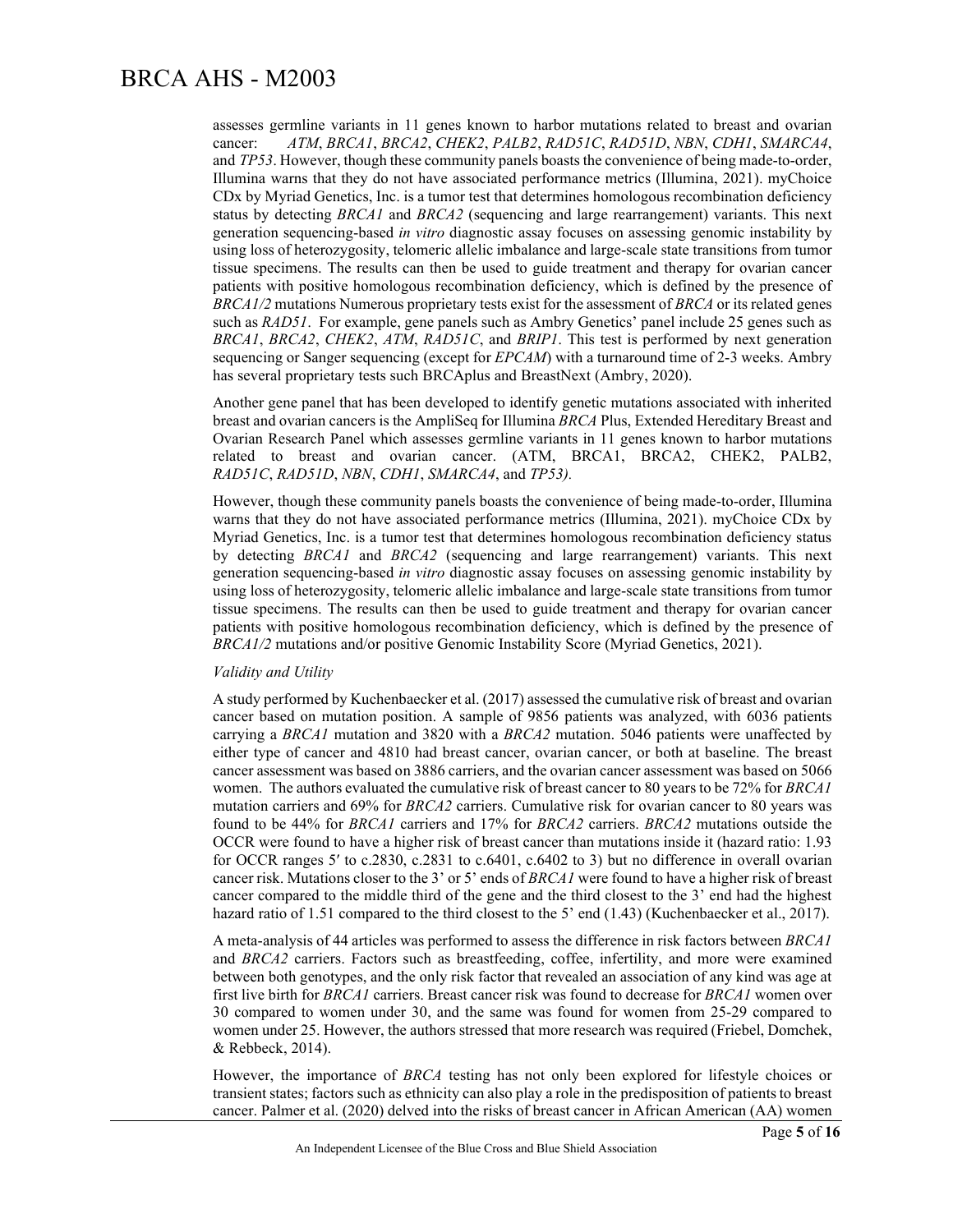associated with inherited mutations in breast cancer predisposition genes. Using germline DNA samples and drawing from 10 epidemiologic studies encompassing 5054 affected African American women and 4993 unaffected African American women, Palmer et al. (2020) sequenced mutations in 23 cancer predisposition genes using a QIAseq multiplex amplicon panel and found that pathogenic mutations could be identified in 10.3% of women with estrogen receptor (ER)-negative breast cancer, 5.2% of women with ER-positive breast cancer, and 2.3% of unaffected women. Mutations in *BRCA1*, *BRCA2*, and *PALB2* were associated with an overall increased risk for breast cancer, while *RAD51D* mutations were observed specifically to be linked to higher risk of ER-negative disease. Other mutations the researchers found to be of interest were in *CHEK2*, *ATM*, *ERCC3*, *FANCC,* and *RECQL*. Thus, it was concluded that the study corroborated the use and "validity of current breast cancer testing panels for use in AA women" (Palmer et al., 2020).

A study using next generation sequencing (NGS) to identify *BRCA* mutations was performed by Lang et al. 4034 patients were screened (2991 breast cancer patients, 1043 healthy controls). *BRCA* mutations were found in 247 of the breast cancer patients or 8.3%. 13.9% (16/115) of the *BRCA1* mutations were of the "c.5470\_5477del" variation, and several clinical characteristics such as high KI67 index and high tumor grade were related to *BRCA* mutations, *BRCA2* carriers were also found to have poorer disease-free survival among HER2 positive patients (Lang et al., 2017).

Tomao et al. (2019) investigated the ability of *BRCA* mutational status on predicting hematologic toxicity with platinum-based chemotherapy. 176 patients were included, with 58 *BRCA* mutation carriers (40 *BRCA1,* 18 *BRCA2*, 118 controls). The authors identified several differences in hematologic toxicity between the two groups; the *BRCA* positive group was observed to have significantly higher frequency in "thrombocytopenia (24% vs 5%), anemia (21% vs 7%;  $p = 0.006$ ) and neutropenia (62% vs 27%)". The authors also noted that granulocyte-colony stimulating growth factors injection (12% versus 1%,) and dose delay (19% versus 27%) were more likely in the *BRCA*  positive group (odds ratio = 2.567 for granulocyte-colony stimulating growth factors injection and 3.860 for dose delay). Overall, the authors concluded that "germline *BRCA* 1/2 mutations are associated with a higher hematologic toxicity in patients with ovarian cancer who underwent platinum-based chemotherapy" (Tomao et al., 2019).

Yoo et al. (2020) conducted *BRCA1*/*NGS* for 262 hereditary breast and ovarian cancer (HBOC) syndrome patients, and the results were confirmed by using multiplex ligation-dependent probe amplification and direct Sanger sequencing. A multigene panel test was also performed on 120 patients who did not possess *BRCA1/2* pathogenic variants but who met NCCN criteria for testing. The researchers reported that pathogenic variants in *BRCA1/2* were detected in 30 HBOC patients (11.5%), and four out of the 120 patients possessed pathogenic variants of *MSH2 PMS2, CHEK2* and *PALB2*, which were also detectable by multigene panel testing. The results suggested to the authors that "Multi-gene panel testing could be a significant screening tool for HBOC patients, especially for those with a family history of cancer" (Yoo et al., 2020).

*BRCA* testing has been demonstrated to be potentially beneficial even when the testing is unselected and population based. Manchanda et al. (2020) examined the North London Ashkenazi-Jewish (AJ) population in a randomized controlled trial consisting of 1034 AJ women and men across two arms one, a population-screening approach, and a second, a family history/clinical-criteria-based *BRCA*  testing—to determine subsequent effects on psychological health and quality of life after providing genetic testing for three Jewish *BRCA* founder-mutations. Based on the results of the study, the researchers drew the conclusion that "Population-based AJ *BRCA* testing does not adversely affect long-term psychological wellbeing or quality-of-life, decreases anxiety and could identify up to 150% additional *BRCA* carriers" (Manchanda et al., 2020). However, these results on the anxiety and health-anxiety of this population may be contested, for validated questionnaires were used to measure the psychological wellbeing of the participants at baseline/1-year/2-year/3-year follow-ups. Moreover, the participants were recruited through self-referral, which may affect the internal validity of the trials.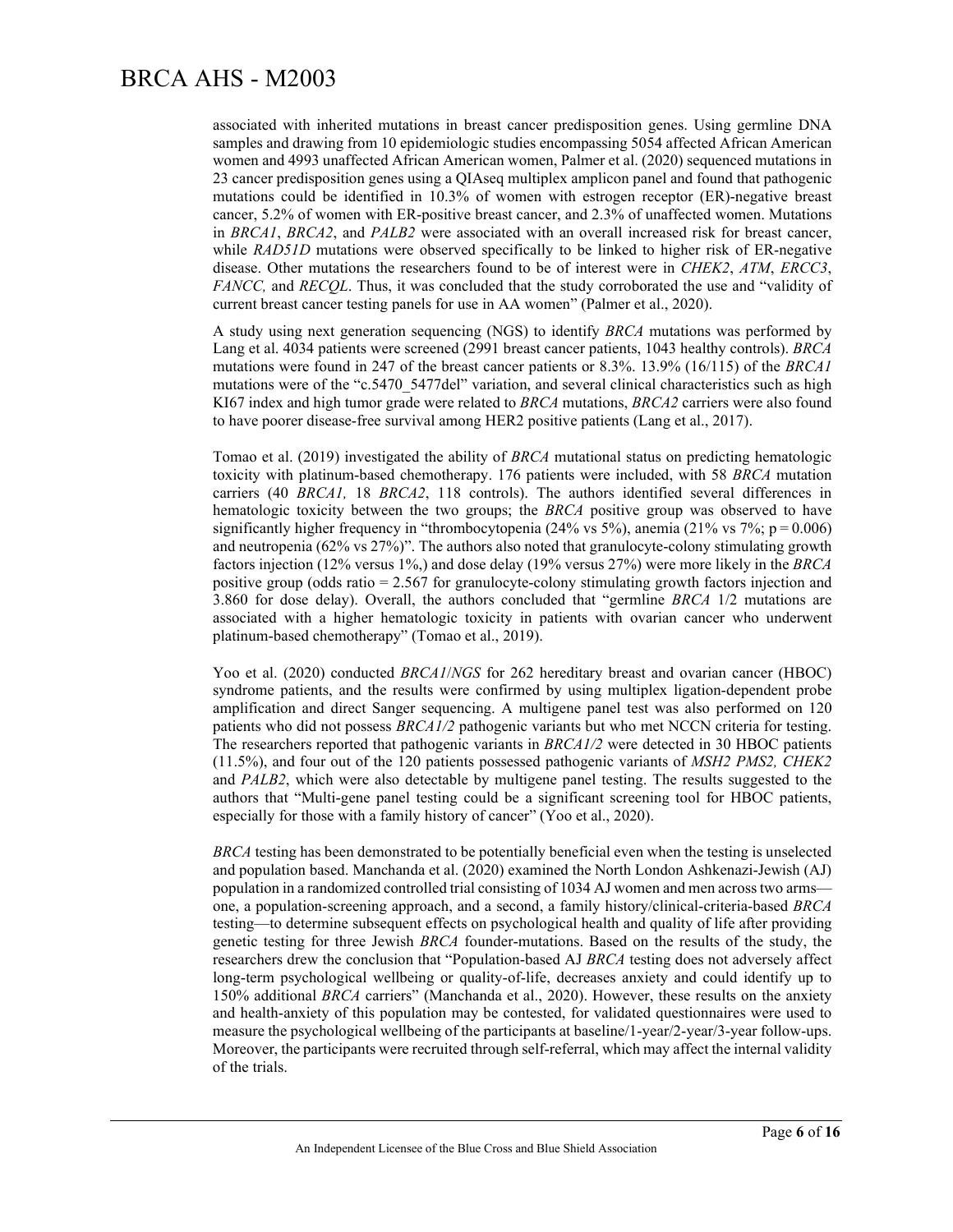#### **State and Federal Regulations, as applicable**

The Center for Devices and Radiological Health of the Food and Drug Administration(FDA, 2018) granted premarket approval on 1/12/2018 to BRACAnalysis CDx® is an in vitro diagnostic device intended for the qualitative detection and classification of variants in the protein coding regions and intron/exon boundaries of the BRCA1 and BRCA2 genes using genomic DNA obtained from whole blood specimens collected in EDTA. Single nucleotide variants and small insertions and deletions (indels) are identified by polymerase chain reaction (PCR) and Sanger sequencing. Large deletions and duplications in BRCA1 and BRCA2 are detected using multiplex PCR.

#### **Guidelines and Recommendations**

#### **National Comprehensive Cancer Network (NCCN, 2020a, 2020b, 2020f, 2021a, 2021b)**

NCCN guidelines titled *Genetic/Familial High-Risk Assessment: Breast, Ovarian, and Pancreatic Version 2.2021* list the following scenarios as "clinically indicated" for genetic testing:

- 1. "Individual with any blood relative with a known pathogenic/likely pathogen variant in a cancer susceptibility gene" [including *BRCA1/2*]
- 2. Individuals meeting the criteria below but tested negative with previous limited testing, (eg, single gene and/or absent deletion duplication analysis) that are interested in pursuing multigene testing
- *3. Personal history of cancer* 
	- Breast cancer with at least one of the following:
		- o Diagnosed at age ≤45 years; or
			- $\circ$  Diagnosed at age 46 50 years with:
				- Unknown or limited family history; or
				- A second breast cancer diagnosed at any age; or
				- $\blacksquare$   $\geq$ 1 close blood relative with breast, ovarian, pancreatic, or prostate cancer
			- o Diagnosed at age ≤60 years with triple negative breast cancer;
			- o Diagnosed at any age with:
				- Ashkenazi Jewish ancestry; or
				- $\geq$ 1 close blood relative with breast cancer diagnosed at age  $\leq$ 50 years, or ovarian, pancreatic, metastatic, intraductal/cribriform histology, or high- or very-high risk group prostate cancer at any age; or
				- $\geq$ 3 additional diagnoses of breast cancer in patient and/or in close blood relatives
		- o Diagnosed at any age with male breast cancer
	- Epithelial ovarian cancer (including fallopian tube cancer or peritoneal cancer) at any age
	- Exocrine pancreatic cancer at any age
	- Prostate cancer at any age with:
		- o Metastatic, intraductal/cribriform histology, or high- or very-high-risk group
	- Any NCCN risk group with the following family history:
		- o Ashkenazi Jewish ancestry; or
		- o ≥1 close relative with breast cancer at age ≤50 years, or ovarian, pancreatic, metastatic or intraductal/cribriform prostate cancer at any age; or
		- $\circ \geq 2$  close relatives with either breast or prostate cancer (any grade) at any age
	- A mutation identified on tumor genomic testing that has clinical implications if also identified in the germline
	- Individual who meets Li-Fraumeni Syndrome (LFS) testing criteria or Cowden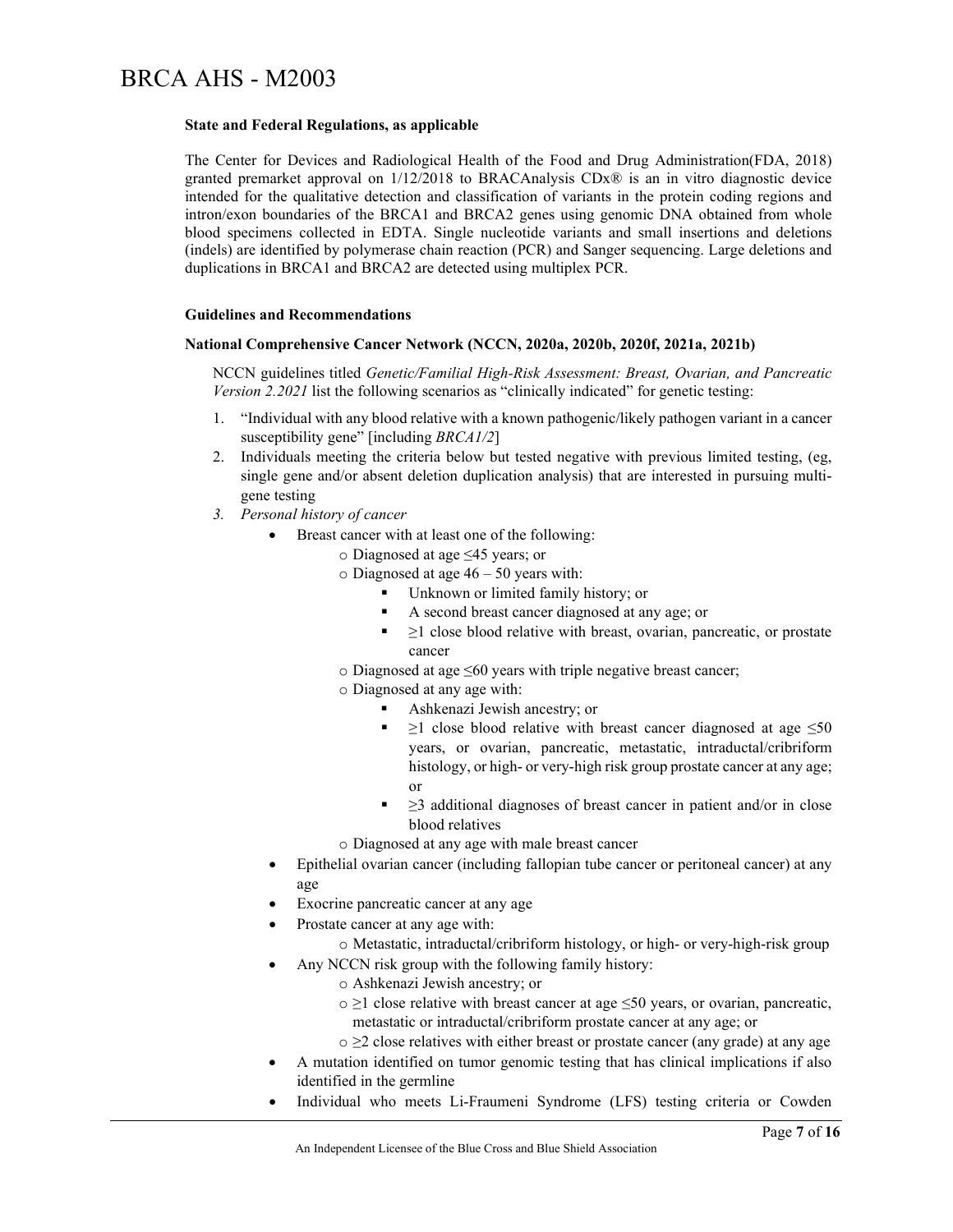- syndrome/PTEN hamartoma tumor syndrome testing criteria
- To aid in systemic therapy decision-making, such as for *HER2*-negative metastatic breast cancer
- 4. *Family history of cancer*
	- An affected or unaffected individual with a first- or second- degree blood relative meeting any of the criteria listed above (except for individuals who meet criteria only for systemic therapy decision-making)
		- o If the affected relative has pancreatic cancer or prostate cancer (metastatic, intraductal/cribriform, or NCCN Guidelines for Prostate Cancer – High- or Very-High-Risk Group), only first-degree relatives should be offered testing unless indicated for other relatives on additional family history.
	- An affected or unaffected individual who otherwise does not meet the criteria above but has a probability >5% of a *BRCA1/2* pathogenic variant based on prior probability models (e.g. Tyrer-Cuzick, BRCAPro, CanRisk)

Testing may also be considered in the following scenarios (with appropriate pre-test education and access to post-test management)

- 1. Multiple primary breast cancers, first diagnosed between the ages of 50 and 65 years
- 2. An Ashkenazi Jewish individual
- 3. An affected or unaffected individual who otherwise does not meet any of the above criteria but with a 2.5%-5% probability of a *BRCA1/2* pathogenic variant based on prior probability models (e.g. Tyrer-Cuzick, BRCAPro, CanRisk)

There is a low probability (<2.5%) that testing will have findings of documented clinical utility in the following scenarios:

- 1. Women diagnosed with breast cancer at age >65 years, with no close relative with breast, ovarian, pancreatic, or prostate cancer
- 2. Men diagnosed with localized prostate cancer with Gleason Score <7 and no close relative with breast, ovarian, pancreatic, or prostate cancer (NCCN, 2020d)

The NCCN suggests that prior to genetic testing,

"If more than one family member is affected with cancers highly associated with a particular inherited cancer susceptibility syndrome, consider initial testing of a family member with youngest age at diagnosis, bilateral disease, multiple primary cancers, or other cancers associated with the syndrome, or most closely related to the proband/patient. If there are no available family members with cancer that is a cardinal feature of the syndrome in question, consider testing first- or seconddegree family members affected with other cancers thought to be related to the gene in question (eg, prostate or pancreas with *BRCA1/2*)" (NCCN, 2020d)

When there is a known deleterious mutation in a family member, the NCCN recommends that genetic testing in additional family members should be limited to known familial mutations.

In patients with unknown familial *BRCA* mutation and who meet testing criteria, the NCCN suggests starting testing in the affected family member first because this individual has the highest likelihood of a positive result. NCCN recommends that "unless the affected individual is a member of an ethnic group for which particular founder pathogenic or likely pathogenic variants are known, comprehensive genetic testing (i.e. full sequencing of the genes and detection of large gene rearrangements) should be performed by commercial or academic laboratories that are clinically approved or validated." (NCCN, 2020b)

For individuals with family histories consistent with a pattern of hereditary breast and/or ovarian cancer on both the maternal and paternal sides, NCCN states that "the possibility of a second pathogenic or likely pathogenic mutation in the family should be considered, and full sequencing may be indicated, even if a mutation has already been identified in a relative" (NCCN, 2020b,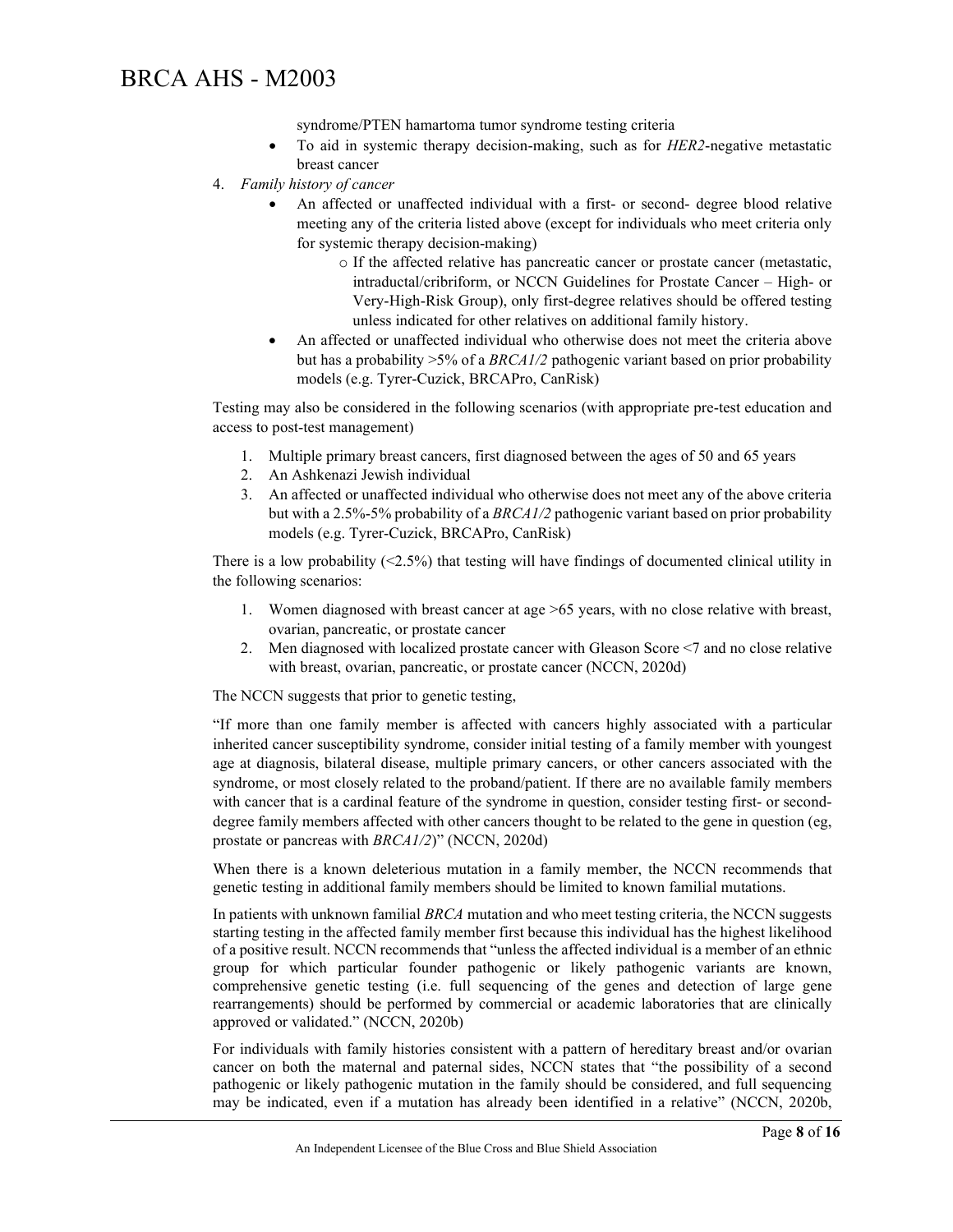#### 2020c).

Furthermore, in the situation of an unaffected family member with a significant family history, NCCN recommends that "the testing of the unaffected individual (or of unaffected family members) should only be considered when no affected family member is available for testing. In such cases, the unaffected individual or unaffected close relative with the highest likelihood of testing positive for the pathogenic or likely pathogenic variant should be tested. A negative test result in such cases, however, is considered indeterminate." The NCCN also remarks that "testing multiple family members may be indicated" when testing unaffected individuals "(in the absence of having tested affected family members)" to aid in interpreting results (NCCN, 2020d)

NCCN also mentions that "certain large genomic rearrangements are not detectable by a primary sequencing assay, thereby necessitating supplementary testing in some cases… Therefore, the NCCN Guidelines Panel emphasizes the need for comprehensive testing, which encompasses full *BRCA1*/2 sequencing and detection of large gene rearrangements" (NCCN, 2020b, 2020c).

The NCCN also writes that "In the case of *BRCA*-related breast/ovarian cancer, if no family member with breast or ovarian cancer is living, consideration can be given testing first- or second-degree family members affected with cancers thought to be related to the pathogenic or likely pathogenic variant in question (eg prostate or pancreatic cancer)" (NCCN, 2020b).

The NCCN also recommends assessing *BRCA1/2* in all patients with recurrent or metastatic breast cancer to identify candidates for PARP inhibitor therapy (NCCN, 2020a).

Regarding *BRCA* in ovarian cancer, the NCCN recommends testing for *BRCA1/2* mutations prior to initiating treatment for persistent/recurrent ovarian cancer since "germline and/or somatic *BRCA1/2* status informs maintenance therapy." The NCCN notes that *BRCA* testing may be done prior to this stage (NCCN, 2020b, 2020e, 2021a).

*BRCA* testing was also mentioned in guidelines for pancreatic adenocarcinoma. The NCCN recommends tumor/somatic gene profiling for those with "locally advanced/metastatic disease who are candidates for anti-cancer therapy to identify uncommon mutations," including testing for mutations in *BRAF, BRCA1/2, HER2, KRAS,* and *PALB2* genes, fusions in *ALK, NRG1, NTRK, ROS1* genes, and mismatch repair (MMR) deficiency, detected by "tumor IHC [immunohistochemistry], PCR [polymerase chain reaction], or NGS". NCCN also notes that "Poly (ADP-ribose) polymerase inhibitors provide a promising avenue of treatment for cancers associated with *BRCA1/2* mutations" (NCCN, 2020f).

The NCCN also published guidelines regarding *BRCA* in prostate cancer. Germline genetic testing, which should include *BRCA1/2* among other genes, such as *ATM, PALB2,* and *CHEK2* was recommended for patients with prostate cancer and: "a positive family history; high-risk, very-highrisk, regional, or metastatic prostate cancer, regardless of family history; Ashkenazi Jewish ancestry; [and] intraductal histology." Moreover, the NCCN asserts that "Family history for known germline variants and genetic testing for germline variants should include *MLH1, MSH2, MSH6, and PMS2*  (for Lynch syndrome) and homologous recombination genes (*BRCA1, BRCA2, ATM, PALB2, and CHEK2*)", urging that cancer predisposition next-generation sequencing be considered. However, in general, the NCCN believes that "Genetic testing in the absence of family history or clinical features (eg, high- or very-high-risk prostate cancer) may be of low yield" (NCCN, 2021b).

With regards to somatic tumor testing in risk groups, "Tumor testing for somatic homologous recombination gene mutations (eg, *BRCA1, BRCA2, ATM, PALB2, FANCA, RAD51D, CHEK2*) can be considered in patients with regional or metastatic cancer." All testing recommendations should also be considered among those with metastatic castrate-resistant prostate cancer (CRPC) (NCCN, 2021b).

#### **The U.S. Preventive Services Task Force (USPSTF)**

In 2019, the USPSTF updated their 2014 recommendation (Moyer, 2014). In it, they state that " The USPSTF recommends that primary care clinicians assess women with a personal or family history of breast, ovarian, tubal, or peritoneal cancer or who have an ancestry associated with breast cancer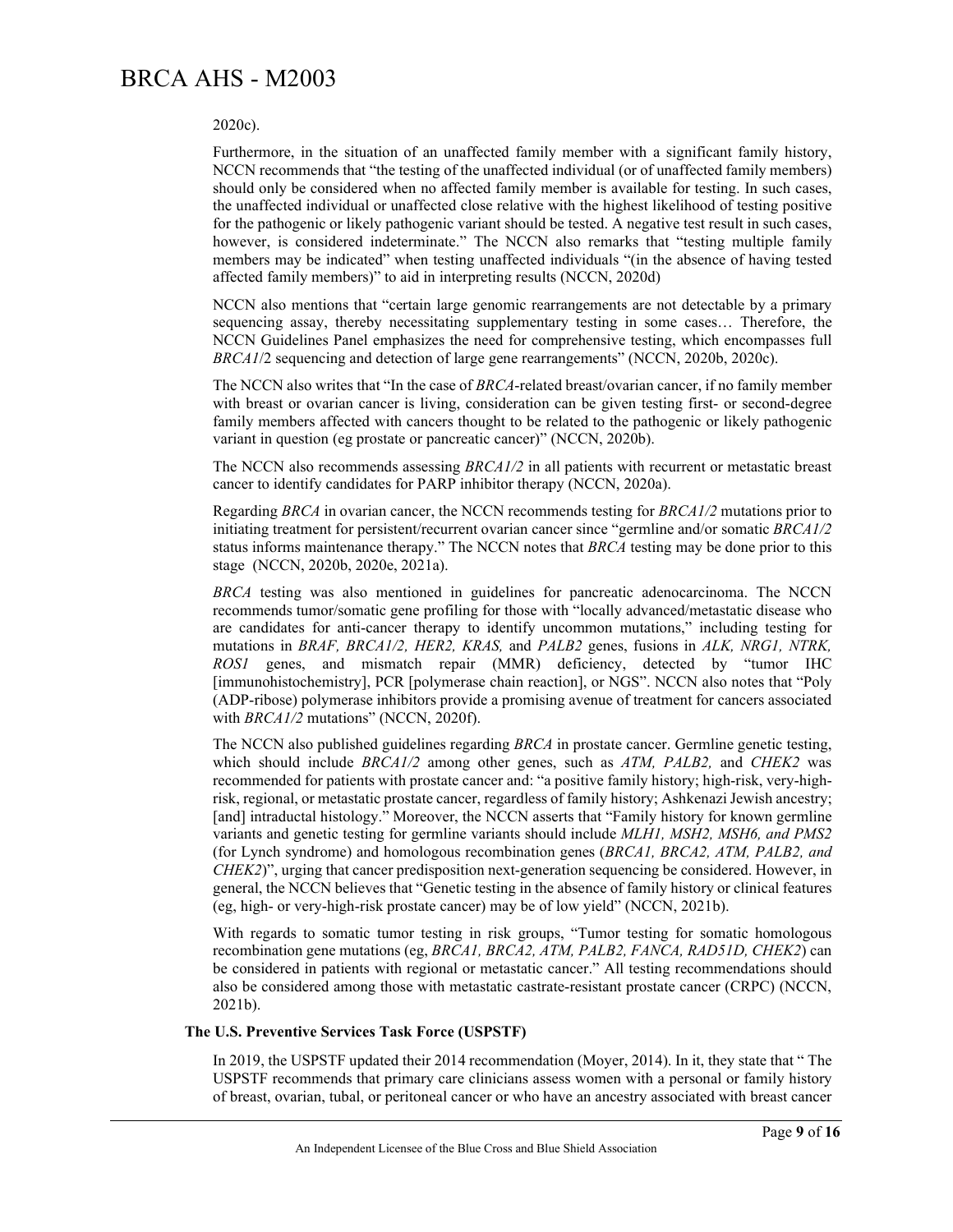susceptibility 1 and 2 (*BRCA1*/2) gene mutations with an appropriate brief familial risk assessment tool. Women with a positive result on the risk assessment tool should receive genetic counseling and, if indicated after counseling, genetic testing." This recommendation is intended for women with a "personal or family history of breast, ovarian, tubal, or peritoneal cancer or an ancestry associated with *BRCA1*/2 gene mutation" (USPSTF, 2019).

Moreover, they do not recommend (i.e. issue a D recommendation) routine screening, genetic testing, or genetic counseling for women who have no family or personal history of breast cancer or whose ancestry or ethnicity is not associated with a higher risk for potentially pathogenic *BRCA1* or *BRCA2* gene mutations (USPSTF, 2019).

#### **The American College of Obstetricians and Gynecologists** (ACOG, 2019) recommend:

- Evaluating a patient's risk of hereditary breast and ovarian cancer syndrome should be a routine part of obstetric and gynecologic practice. Initial risk evaluation should include a personal medical history and family history.
- Genetic testing is recommended when the results of a detailed risk assessment that is performed as part of genetic counseling suggest the presence of an inherited cancer syndrome for which specific genes have been identified and when the results of testing are likely to influence medical management.
- The two main genetic testing options for hereditary breast and ovarian cancer syndrome are BRCA mutation testing and multigene panel testing that includes both BRCA and other genetic mutations. Multigene panel testing may be useful when more than one gene may be associated with an inherited cancer syndrome or when a patient has a personal or family history that is consistent with an inherited cancer susceptibility, but single-gene testing has not identified a pathogenic variant.

**The American Society of Breast Surgeons** (Manahan et al.,2019) have released guidelines on genetic testing for hereditary breast cancer. They are as follows:

- 1. "Breast surgeons, genetic counselors, and other medical professionals knowledgeable in genetic testing can provide patient education and counseling and make recommendations to their patients regarding genetic testing and arrange testing"
- 2. "Genetic testing should be made available to all patients with a personal history of breast cancer. Recent data support that genetic testing should be offered to each patient with breast cancer (newly diagnosed or with a personal history). If genetic testing is performed, such testing should include *BRCA1*/*BRCA2* and *PALB2*, with other genes as appropriate for the clinical scenario and family history. For patients with newly diagnosed breast cancer, identification of a mutation may impact local treatment"
- 3. "Patients who had genetic testing previously may benefit from updated testing. Every patient being seen by a breast surgeon, who had genetic testing in the past and no pathogenic variant was identified, should be re-evaluated and updated testing considered. In particular, a patient who had negative germline *BRCA1* and 2 testing, who is from a family with no pathogenic variants, should be considered for additional testing.1 Genetic testing performed prior to 2014 most likely would not have had PALB2 or other potentially relevant genes included and may not have included testing for large genomic rearrangements in *BRCA1* or *BRCA2*"
- 4. "Genetic testing should be made available to patients without a history of breast cancer who meet NCCN guidelines. Unaffected patients should be informed that testing an affected relative first, whenever possible, is more informative than undergoing testing themselves.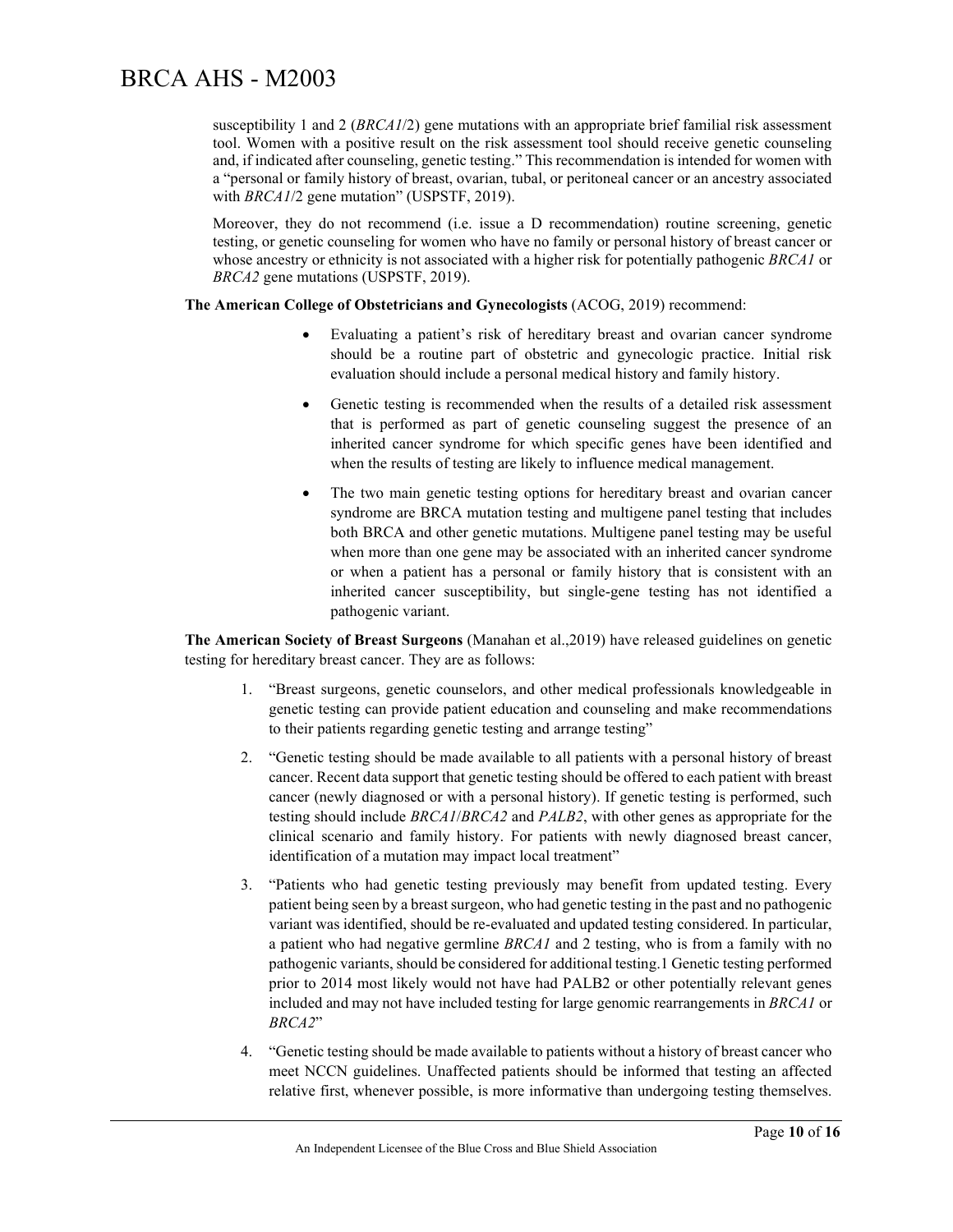When it is not feasible to test the affected relative first, then the unaffected family member should be considered for testing if they are interested, with careful pre-test counseling to explain the limited value of "uninformative negative" results. It is also reasonable to order a multi-gene panel if the family history is incomplete (i.e., a case of adoption, patient is uncertain of exact type of cancer affecting family members, among others) or other cancers are found in the family history, as described above."

#### **American Society of Clinical Oncology (ASCO) (Konstantinopoulos et al., 2020; Tew et al., 2020)**

ASCO recommends germline genetic testing for *BRCA1/2* for all women diagnosed with epithelial ovarian cancer. Somatic tumor testing for *BRCA1/2* should be performed in women that do not carry a germline pathogenic or likely pathogenic variant (Konstantinopoulos et al., 2020).

ASCO also published a guideline regarding PARP inhibitors for ovarian cancer. In recommendation 2.2, they recommend the use of "Myriad myChoice CDx" to determine *BRCA1/2* status for therapy decisions (Tew et al., 2020).

#### **National Institute for Health and Care Excellence (NICE, 2019)**

NICE updated their guidelines on familial breast cancer in 2019. In it, they maintain their *BRCA*related recommendations from 2013, which are as follows:

"Offer genetic testing in specialist genetic clinics to a relative with a personal history of breast and/or ovarian cancer if that relative has a combined *BRCA1* and *BRCA2* mutation carrier probability of 10% or more."

"Offer genetic testing in specialist genetic clinics to a person with no personal history of breast or ovarian cancer if their combined *BRCA1* and *BRCA2* mutation carrier probability is 10% or more and an affected relative is unavailable for testing."

"Offer genetic testing in specialist genetic clinics to a person with breast or ovarian cancer if their combined *BRCA1* and *BRCA2* mutation carrier probability is 10% or more" (NICE, 2019).

#### **European Expert Group (Singer et al., 2019)**

A group of 19 experts in *BRCA* testing were convened to publish this set of guidelines. These experts came from all across Europe and included occupations such as clinical or medical geneticists (32%), oncologists (37%) and gynaecologists (26%).

The guidelines state that with the rise of next-generation sequencing, hotspot testing instead of complete sequencing is "not acceptable", albeit noting a possible exception of founder mutations representing >99% of pathogenic variants in a specific area.

A majority of experts (60%) voted that *BRCA* testing should be offered to all patients with metastatic breast cancer (Singer et al., 2019).

#### **Billing/Coding/Physician Documentation Information**

This policy may apply to the following codes. Inclusion of a code in this section does not guarantee that it will be reimbursed. For further information on reimbursement guidelines, please see Administrative Policies on the Blue Cross Blue Shield of North Carolina web site at www.bcbsnc.com. They are listed in the Category Search on the Medical Policy search page.

*Applicable service codes: 81162, 81163, 81164, 81165, 81166, 81167, 81212, 81215, 81216, 81217, 96040, S0265. 0172U*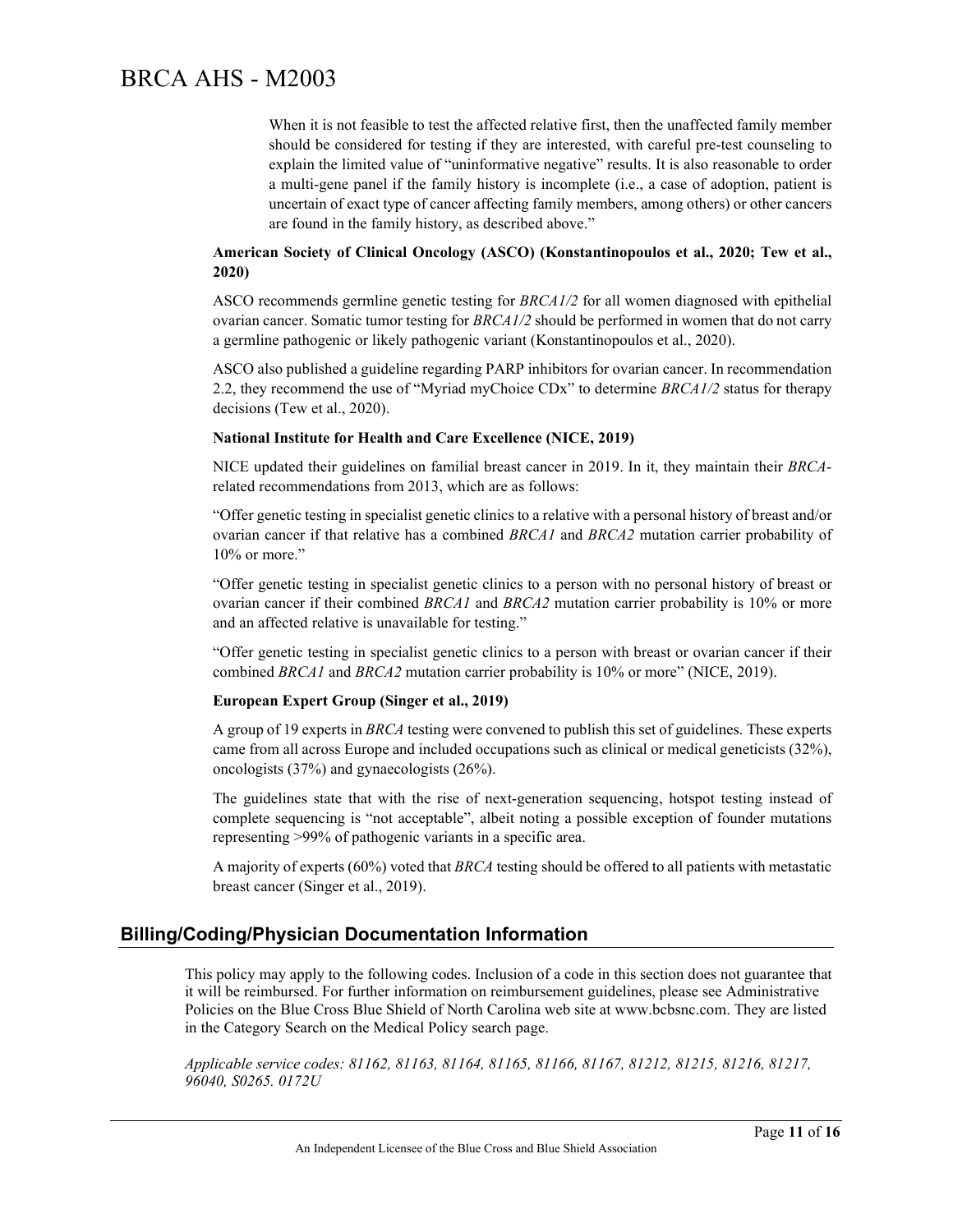BCBSNC may request medical records for determination of medical necessity. When medical records are requested, letters of support and/or explanation are often useful, but are not sufficient documentation unless all specific information needed to make a medical necessity determination is included.

### **Scientific Background and Reference Sources**

ACOG. (2019). Practice Bulletin No. 182 Summary: Hereditary Breast and Ovarian Cancer Syndrome. *Obstet Gynecol, 130*(3), 657-659. doi:10.1097/aog.0000000000002285

Ambry. (2020). OvaNext. Retrieved from https://www.ambrygen.com/clinician/genetictesting/3/oncology/ovanext

Buchanan, A. H., Voils, C. I., Schildkraut, J. M., Fine, C., Horick, N. K., Marcom, P. K., . . . Skinner, C. S. (2017). Adherence to Recommended Risk Management among Unaffected Women with a BRCA Mutation. *J Genet Couns, 26*(1), 79-92. doi:10.1007/s10897-016-9981-6

FDA. (2018). Premarket Approval (PMA)  $&\#x9$ ;BRACAnalysis CDx. from Center for Devices and Radiological Health (CDRH) of the Food and Drug Administration (FDA) <https://www.accessdata.fda.gov/scripts/cdrh/cfdocs/cfpma/pma.cfm?id=P140020s012>

Friebel, T. M., Domchek, S. M., & Rebbeck, T. R. (2014). Modifiers of cancer risk in BRCA1 and BRCA2 mutation carriers: systematic review and meta-analysis. *J Natl Cancer Inst, 106*(6), dju091. doi:10.1093/jnci/dju091

Illumina. (2021). AmpliSeq for Illumina BRCA Plus, Extended Hereditary Breast and Ovarian Research Panel. Retrieved fro[m https://www.illumina.com/products/by-brand/ampliseq/community](https://www.illumina.com/products/by-brand/ampliseq/community-panels/brca-plus-extended-hereditary-breast-ovarian.html)[panels/brca-plus-extended-hereditary-breast-ovarian.html](https://www.illumina.com/products/by-brand/ampliseq/community-panels/brca-plus-extended-hereditary-breast-ovarian.html)

Isaacs, C., & Peshkin, B. N. (2020, September 9). Cancer risks and management of BRCA1/2 carriers without cancer. Retrieved from [https://www.uptodate.com/contents/cancer-risks-and-management-of](https://www.uptodate.com/contents/cancer-risks-and-management-of-brca1-2-carriers-without-cancer)[brca1-2-carriers-without-cancer](https://www.uptodate.com/contents/cancer-risks-and-management-of-brca1-2-carriers-without-cancer)

Konstantinopoulos, P. A., Norquist, B., Lacchetti, C., Armstrong, D., Grisham, R. N., Goodfellow, P. J., . . . Annunziata, C. M. (2020). Germline and Somatic Tumor Testing in Epithelial Ovarian Cancer: ASCO Guideline. *Journal of Clinical Oncology*, JCO.19.02960. doi:10.1200/JCO.19.02960

Kuchenbaecker, K. B., Hopper, J. L., Barnes, D. R., Phillips, K. A., Mooij, T. M., Roos-Blom, M. J., . . . Olsson, H. (2017). Risks of Breast, Ovarian, and Contralateral Breast Cancer for BRCA1 and BRCA2 Mutation Carriers. *Jama, 317*(23), 2402-2416. doi:10.1001/jama.2017.7112

Lang, G. T., Shi, J. X., Hu, X., Zhang, C. H., Shan, L., Song, C. G., . . . Shao, Z. M. (2017). The spectrum of BRCA mutations and characteristics of BRCA-associated breast cancers in China: Screening of 2,991 patients and 1,043 controls by next-generation sequencing. *Int J Cancer, 141*(1), 129-142. doi:10.1002/ijc.30692

Manahan, E. R., Kuerer, H. M., Sebastian, M., Hughes, K. S., Boughey, J. C., Euhus, D. M., . . . Taylor, W. A. (2019). Consensus Guidelines on Genetic` Testing for Hereditary Breast Cancer from the American Society of Breast Surgeons. *Ann Surg Oncol, 26*(10), 3025-3031. doi:10.1245/s10434- 019-07549-8

Manchanda, R., Burnell, M., Gaba, F., Desai, R., Wardle, J., Gessler, S., . . . Jacobs, I. (2020). Randomised trial of population-based BRCA testing in Ashkenazi Jews: long-term outcomes. *Bjog, 127*(3), 364-375. doi:10.1111/1471-0528.15905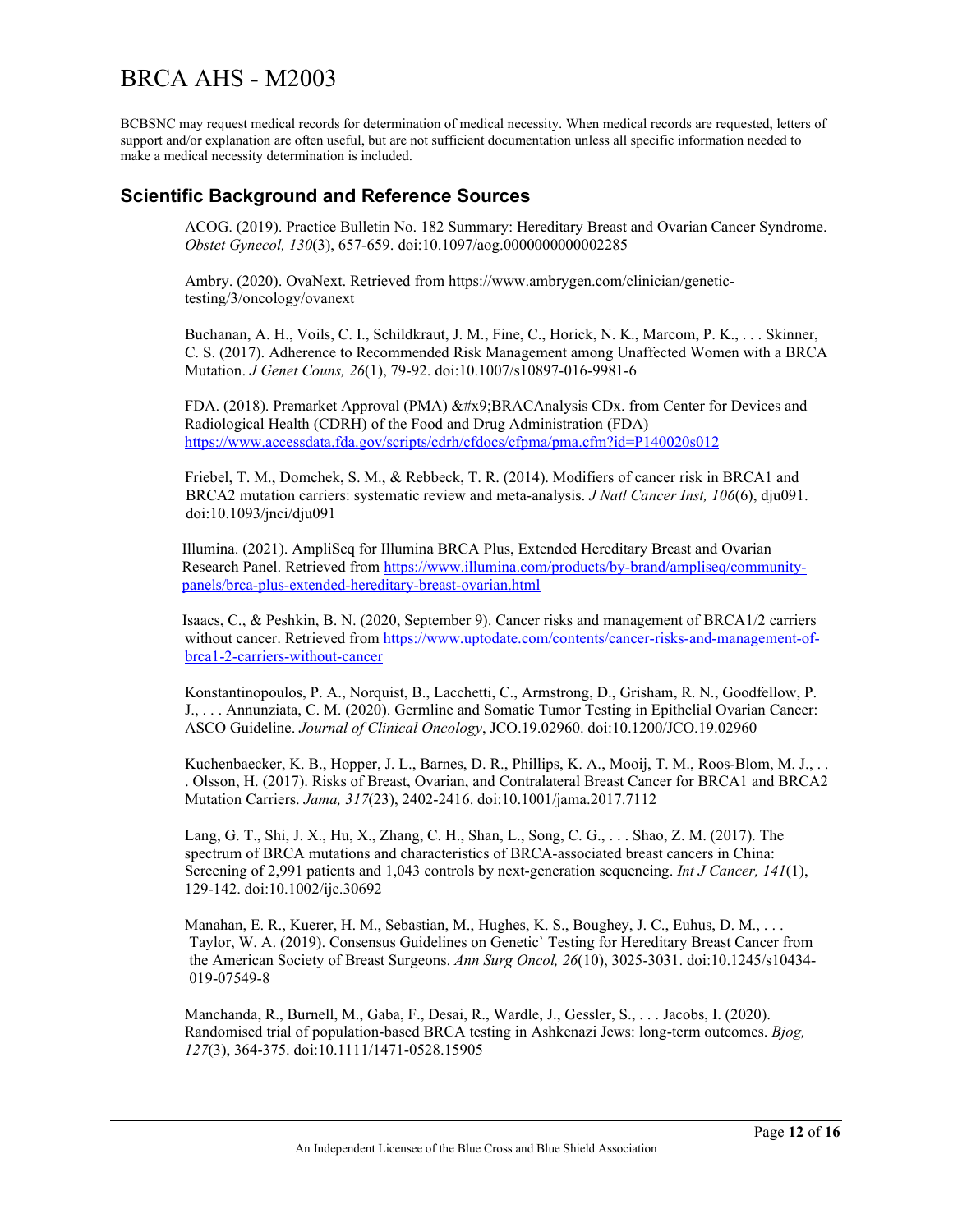Meric-Bernstam, F., Gutierrez-Barrera, A. M., Litton, J., Mellor-Crummey, L., Ready, K., Gonzalez-Angulo, A. M., . . . Arun, B. K. (2013). Genotype in BRCA-associated breast cancers. *Breast J, 19*(1), 87-91. doi:10.1111/tbj.12056

Moyer, V. A. (2014). Risk assessment, genetic counseling, and genetic testing for BRCA-related cancer in women: U.S. Preventive Services Task Force recommendation statement. *Ann Intern Med, 160*(4), 271-281. doi:10.7326/m13-2747

NCCN. (2020a, 9/8/20 Breast Cancer, V6 2020. Retrieved from https://www.nccn.org/professionals/physician\_gls/pdf/breast.pdf

NCCN. (2020b, 9/8/20). Genetic/Familial High-Risk Assessment: Breast, Ovarian, and Pancreatic Version 1.2021. *NCCN Clinical Practice Guidelines in Oncology.* Retrieved from [https://www.nccn.org/professionals/physician\\_gls/pdf/genetics\\_bop.pdf](https://www.nccn.org/professionals/physician_gls/pdf/genetics_bop.pdf)

NCCN. (2020c, September 8). Genetic/Familial High-Risk Assessment: Breast, Ovarian, and Pancreatic Version 1.2021. *NCCN Clinical Practice Guidelines in Oncology.* Retrieved from [https://www.nccn.org/professionals/physician\\_gls/pdf/genetics\\_bop.pdf](https://www.nccn.org/professionals/physician_gls/pdf/genetics_bop.pdf)

NCCN. (2020d, 11/20/2020). Genetic/Familial High-Risk Assessment: Breast, Ovarian, and Pancreatic Version 2.2021. Retrieved from [https://www.nccn.org/professionals/physician\\_gls/pdf/genetics\\_bop.pdf](https://www.nccn.org/professionals/physician_gls/pdf/genetics_bop.pdf)

NCCN. (2020c, 3/11/20). Ovarian Cancer Including Fallopian Tube Cancer and Peritoneal Cancer V1 2020. *NCCN Clinical Practice Guidelines in Oncology.* Retrieved from [https://www.nccn.org/professionals/physician\\_gls/pdf/ovarian.pdf](https://www.nccn.org/professionals/physician_gls/pdf/ovarian.pdf)

NCCN. (2020d, October 23 2020). Pancreatic adenocarcinoma V1 2021. Retrieved from https://www.nccn.org/professionals/physician\_gls/pdf/pancreatic.pdf

NCCN. (2021a, 1/12/2021). Ovarian Cancer Including Fallopian Tube Cancer and Peritoneal Cancer V2.2020. *NCCN Clinical Practice Guidelines in Oncology.* Retrieved from [https://www.nccn.org/professionals/physician\\_gls/pdf/ovarian.pdf](https://www.nccn.org/professionals/physician_gls/pdf/ovarian.pdf)

NCCN. (2021b, 2/2/2021). Prostate Cancer V1.2021. Retrieved from [https://www.nccn.org/professionals/physician\\_gls/pdf/prostate.pdf](https://www.nccn.org/professionals/physician_gls/pdf/prostate.pdf)

NICE. (2019). Familial breast cancer: classification, care and managing breast cancer and related risks in people with a family history of breast cancer. Retrieved from <https://www.nice.org.uk/guidance/cg164/chapter/Recommendations#genetic-testing>

Palmer, J. R., Polley, E. C., Hu, C., John, E. M., Haiman, C., Hart, S. N., . . . Couch, F. J. (2020). Contribution of Germline Predisposition Gene Mutations to Breast Cancer Risk in African American Women. *J Natl Cancer Inst, 112*(12), 1213-1221. doi:10.1093/jnci/djaa040

Pan, Z., & Xie, X. (2017). BRCA mutations in the manifestation and treatment of ovarian cancer. *Oncotarget, 8*(57), 97657-97670. doi:10.18632/oncotarget.18280

Paul, A., & Paul, S. (2014). The breast cancer susceptibility genes (BRCA) in breast and ovarian cancers. *Front Biosci (Landmark Ed), 19*, 605-618.

Petrucelli, N., Daly, M., & Pal, T. (2016). BRCA1- and BRCA2-Associated Hereditary Breast and Ovarian Cancer (Text) (Publication no. [https://www.ncbi.nlm.nih.gov/books/NBK1247/\)](https://www.ncbi.nlm.nih.gov/books/NBK1247/). Retrieved 2016/12/15, from University of Washington, Seattle<https://www.ncbi.nlm.nih.gov/pubmed/>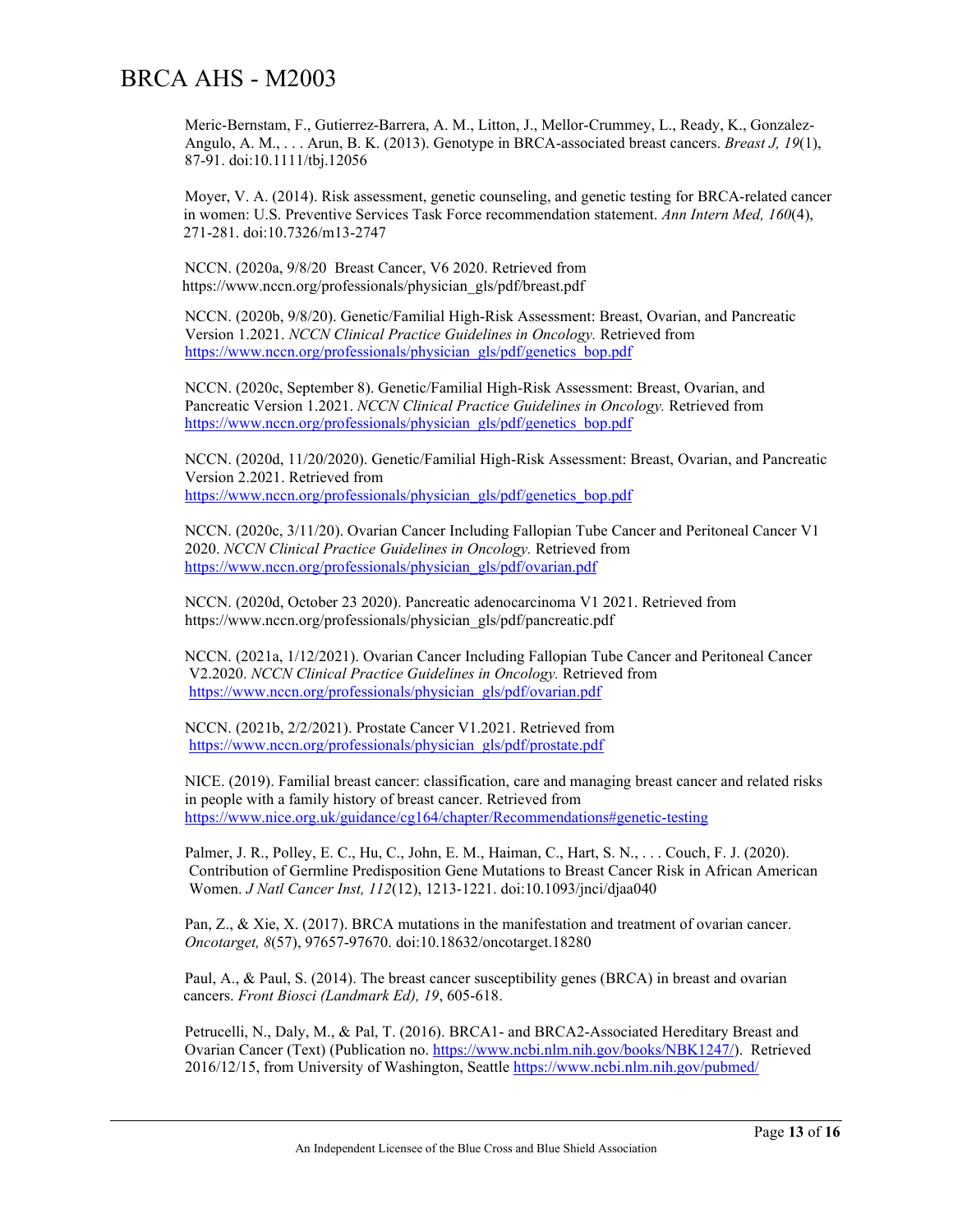Roy, R., Chun, J., & Powell, S. N. (2012). BRCA1 and BRCA2: different roles in a common pathway of genome protection. *Nat Rev Cancer, 12*(1), 68-78. doi:10.1038/nrc3181

Singer, C. F., Balmaña, J., Bürki, N., Delaloge, S., Filieri, M. E., Gerdes, A.-M., . . . Evans, D. G. (2019). Genetic counselling and testing of susceptibility genes for therapeutic decision-making in breast cancer—an European consensus statement and expert recommendations. *European Journal of Cancer, 106*, 54-60. doi:10.1016/j.ejca.2018.10.007

Tew, W. P., Lacchetti, C., Ellis, A., Maxian, K., Banerjee, S., Bookman, M., . . . Kohn, E. C. (2020). PARP Inhibitors in the Management of Ovarian Cancer: ASCO Guideline. *J Clin Oncol, 38*(30), 3468- 3493. doi:10.1200/jco.20.01924

Tomao, F., Musacchio, L., Di Mauro, F., Boccia, S. M., Di Donato, V., Giancotti, A., . . . Benedetti Panici, P. (2019). Is BRCA mutational status a predictor of platinum-based chemotherapy related hematologic toxicity in high-grade serous ovarian cancer patients? *Gynecol Oncol, 154*(1), 138-143. doi:10.1016/j.ygyno.2019.04.009

USPSTF. (2019, August 20). BRCA-Related Cancer: Risk Assessment, Genetic Counseling, and Genetic Testing. Retrieved from [https://www.uspreventiveservicestaskforce.org/uspstf/document/RecommendationStatementFinal/brca](https://www.uspreventiveservicestaskforce.org/uspstf/document/RecommendationStatementFinal/brca-related-cancer-risk-assessment-genetic-counseling-and-genetic-testing)[related-cancer-risk-assessment-genetic-counseling-and-genetic-testing](https://www.uspreventiveservicestaskforce.org/uspstf/document/RecommendationStatementFinal/brca-related-cancer-risk-assessment-genetic-counseling-and-genetic-testing)

Walsh, C. S. (2015). Two decades beyond BRCA1/2: Homologous recombination, hereditary cancer risk and a target for ovarian cancer therapy. *Gynecol Oncol, 137*(2), 343-350. doi:10.1016/j.ygyno.2015.02.017

Yoo, J., Lee, G. D., Kim, J. H., Lee, S. N., Chae, H., Han, E., . . . Kim, M. (2020). Clinical Validity of Next-Generation Sequencing Multi-Gene Panel Testing for Detecting Pathogenic Variants in Patients With Hereditary Breast-Ovarian Cancer Syndrome. *Ann Lab Med, 40*(2), 148-154. doi:10.3343/alm.2020.40.2.148

Yoshida, K., & Miki, Y. (2004). Role of BRCA1 and BRCA2 as regulators of DNA repair, transcription, and cell cycle in response to DNA damage. *Cancer Sci, 95*(11), 866-871.

Medical Director review 4/2019

Medical Director review 5/2019

Specialty Matched Consultant Advisory Panel 8/2019

Medical Director review 4/2020

Specialty Matched Consultant Advisory Panel 8/2020

Medical Director review 1/2021

Medical Director review 4/2021

Specialty Matched Consultant Advisory Panel 8/2021

#### **Policy Implementation/Update Information**

|         | 1/1/2019 New policy developed. BCBSNC will provide coverage for BRCA when it is determined to<br>be medically necessary and criteria are met. Medical Director review $1/1/2019$ . Policy<br>noticed $1/1/2019$ for effective date $4/1/2019$ . (lpr)                                                                              |
|---------|------------------------------------------------------------------------------------------------------------------------------------------------------------------------------------------------------------------------------------------------------------------------------------------------------------------------------------|
| 4/17/10 | $\mathbf{D}$ $\mathbf{A}$ $\mathbf{A}$ $\mathbf{A}$ $\mathbf{A}$ $\mathbf{A}$ $\mathbf{A}$ $\mathbf{A}$ $\mathbf{A}$ $\mathbf{A}$ $\mathbf{A}$ $\mathbf{A}$ $\mathbf{A}$ $\mathbf{A}$ $\mathbf{A}$ $\mathbf{A}$ $\mathbf{A}$ $\mathbf{A}$ $\mathbf{A}$ $\mathbf{A}$ $\mathbf{A}$ $\mathbf{A}$ $\mathbf{A}$ $\mathbf{A}$ $\mathbf{$ |

 $4/16/19$  Reviewed by Avalon  $4<sup>th</sup>$  Quarter 2018 CAB. Clarified "When Covered" section bullets 3. & 4, added Note 1. Medical Director review 4/2019. (lpr)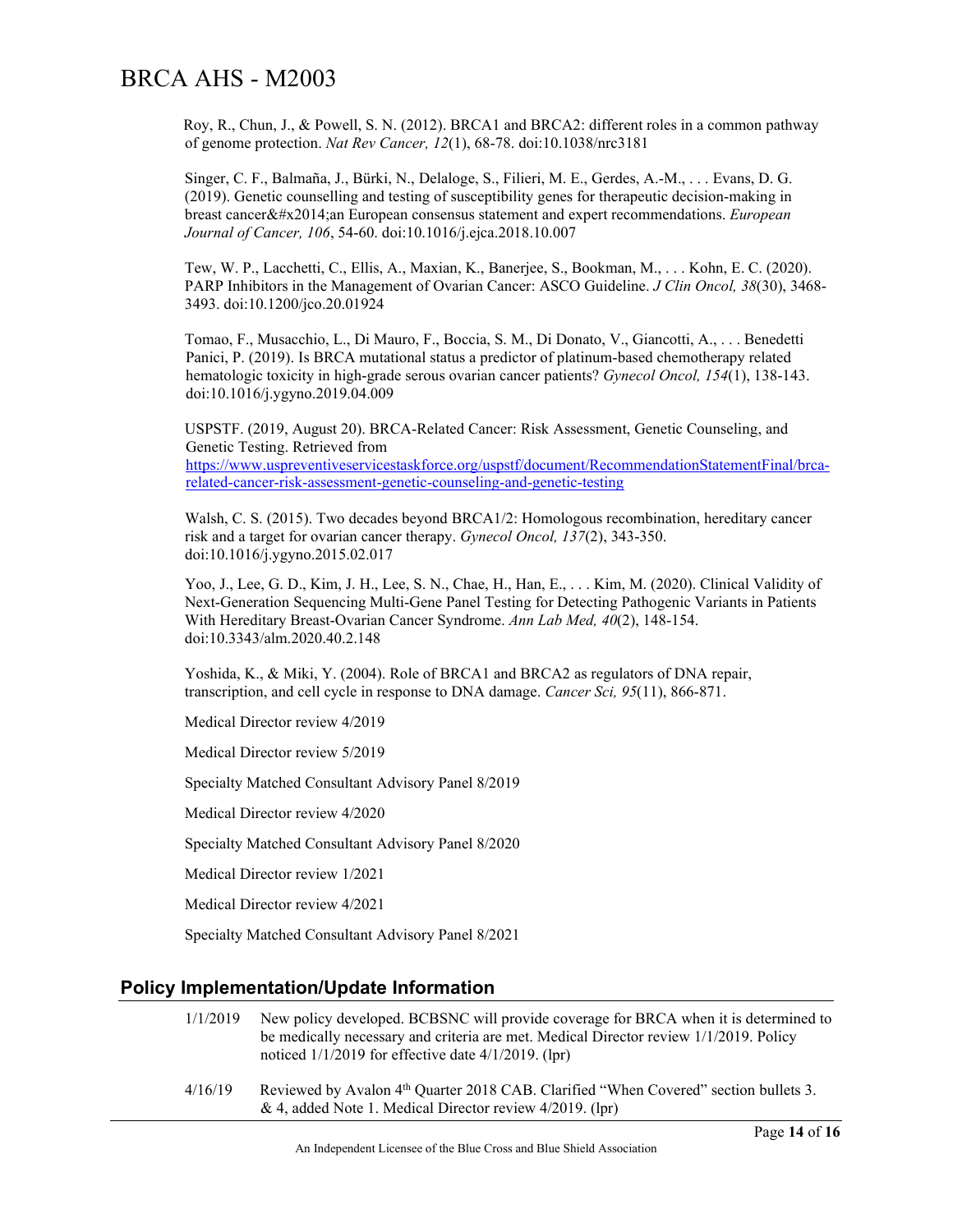- 5/3/19 Under "When Covered" section 3.f. revised the statement by deleting the following segment: "at any age with  $\geq 1$  first-, second-, or third-degree relative on same side of family with ovarian carcinoma at any age or breast cancer <50 y or two relatives with breast, pancreatic, or prostate cancer with Gleason score >7 or metastatic at any age." Medical Director review 4/30/2019. (lpr)
- 5/14/19 Reviewed by Avalon 1<sup>st</sup> Quarter 2019 CAB. Extensive revisions under When Covered section regarding personal and family history of cancer based on updated NCCN guidelines. Removed wording "Individual has a third-degree relative with breast cancer and/or ovarian carcinoma…" from the criteria on testing for individuals without cancer. Under When Not Covered section, added Notes 1-4. Reordered the notes for clarity, added Note 1 concerning ovarian cancer excluding germline tumors, and added a Note 4 concerning what tools are recommended by the USPSTF for clarity. Medical Director review 5/2019. Notification given 5/14/19 for effective date 7/16/19. (lpr)
- 10/1/19 Specialty Matched Consultant Advisory Panel review 8/21/2019. No change to policy statement. Coding table deleted from Billing/Coding section. Medical Director review 8/2019. (lpr)
- 10/29/19 Wording in the Policy, When Covered, and/or Not Covered section(s) changed from Medical Necessity to Reimbursement language, where needed. (hb)
- 3/10/20 Under "When Covered" section 1. age limit of 18 removed. No change to policy intent. (lpr)
- 5/12/20 Reviewed by Avalon 1st Quarter 2020 CAB. Medical Director review 4/2020. Removed a. age requirement of 18 years in When Not Covered section. Added "at any age" and "intraductal" for specific indications throughout When Covered section. Added related policies in Description section and updated references. (lpr)
- 9/8/20 Specialty Matched Consultant Advisory Panel review 8/19/2020. No changes to policy statement. (lpr)
- 2/9/21 Off-cycle review by Avalon. Under "When Covered" section added exocrine to statement 3.e.; reworded statement 3.l.; reworded Note 1 for clarity. Added CPT code 0172U to Billing/Coding section. Extensive updates to Policy Guidelines section. Updated references. Medical Director review 1/2021. (lpr)
- 5/4/21 Reviewed by Avalon 1st Quarter 2021 CAB. Medical Director review 4/2021. Under "When Not Covered" section added two non-covered indications: c. Women diagnosed with breast cancer at age >65 years, with no close relative with breast, ovarian, pancreatic, or prostate cancer as there is a low probability that testing will have findings of documented clinical utility; d. Men diagnosed with localized prostate cancer with Gleason Score <7 and no close relative with breast, ovarian, pancreatic, or prostate cancer as there is a low probability that testing will have findings of documented clinical utility. Clarified items in "When Covered" section with no content changes. Updated Policy Guidelines section as well as References. Under Description section added related policy AHS-M2066 Genetic Cancer Susceptibility Using Next Generation Sequencing. Reordered and clarified \*Notes 1-5. **Notification 5/4/21 for effective date 7/13/21.** (lpr)
- 9/7/21 Specialty Matched Consultant Advisory Panel review 8/18/2021. No change to policy statement. (lpr)